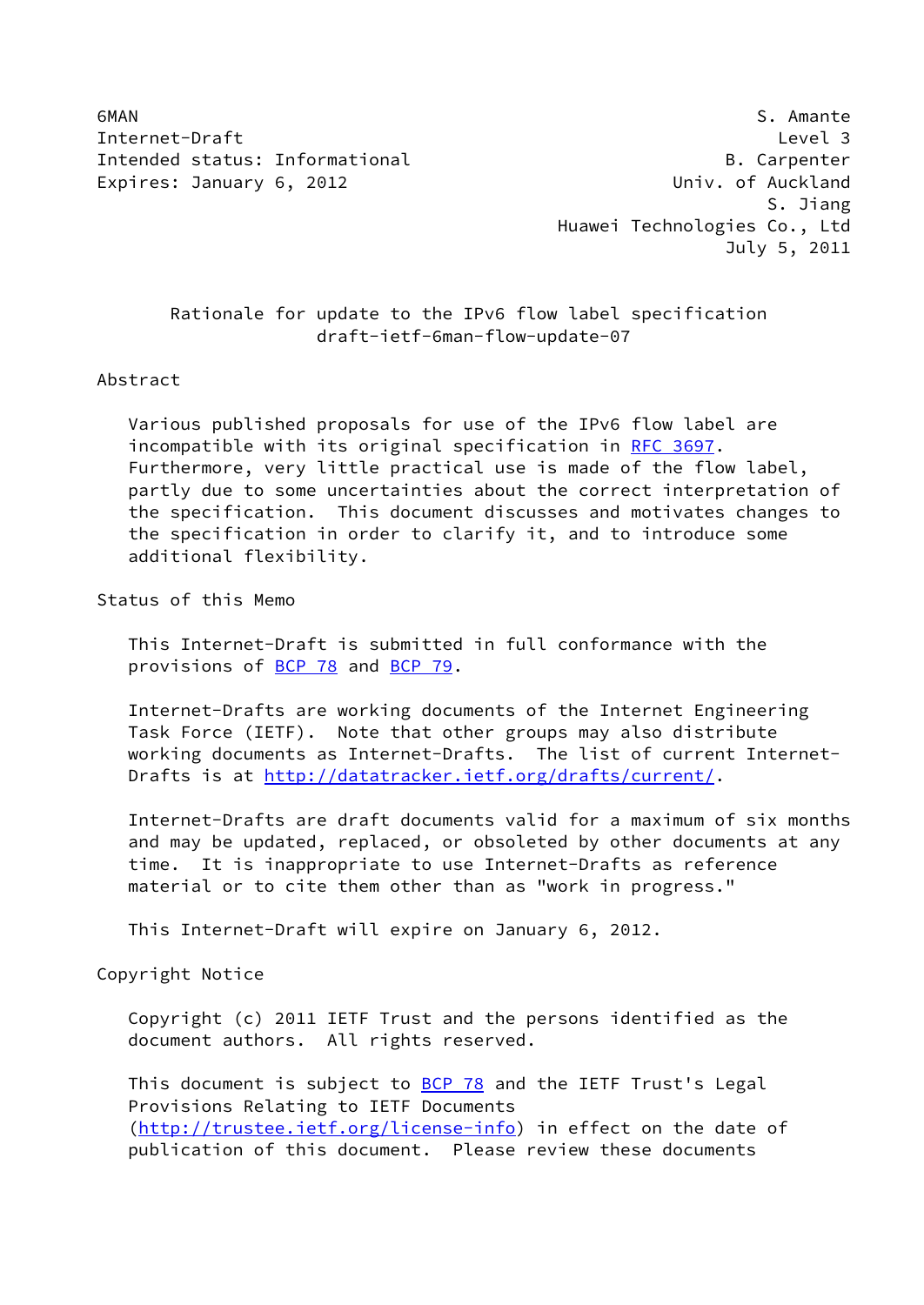Internet-Draft Flow Label Update July 2011

 carefully, as they describe your rights and restrictions with respect to this document. Code Components extracted from this document must include Simplified BSD License text as described in Section 4.e of the Trust Legal Provisions and are provided without warranty as described in the Simplified BSD License.

Table of Contents

|  | $2.$ Impact of current specification 3       |  |
|--|----------------------------------------------|--|
|  |                                              |  |
|  |                                              |  |
|  | 5. Security Considerations 9                 |  |
|  |                                              |  |
|  |                                              |  |
|  | 8. Change log [RFC Editor: please remove] 10 |  |
|  |                                              |  |
|  | Appendix A. Alternative Approaches 12        |  |
|  |                                              |  |
|  |                                              |  |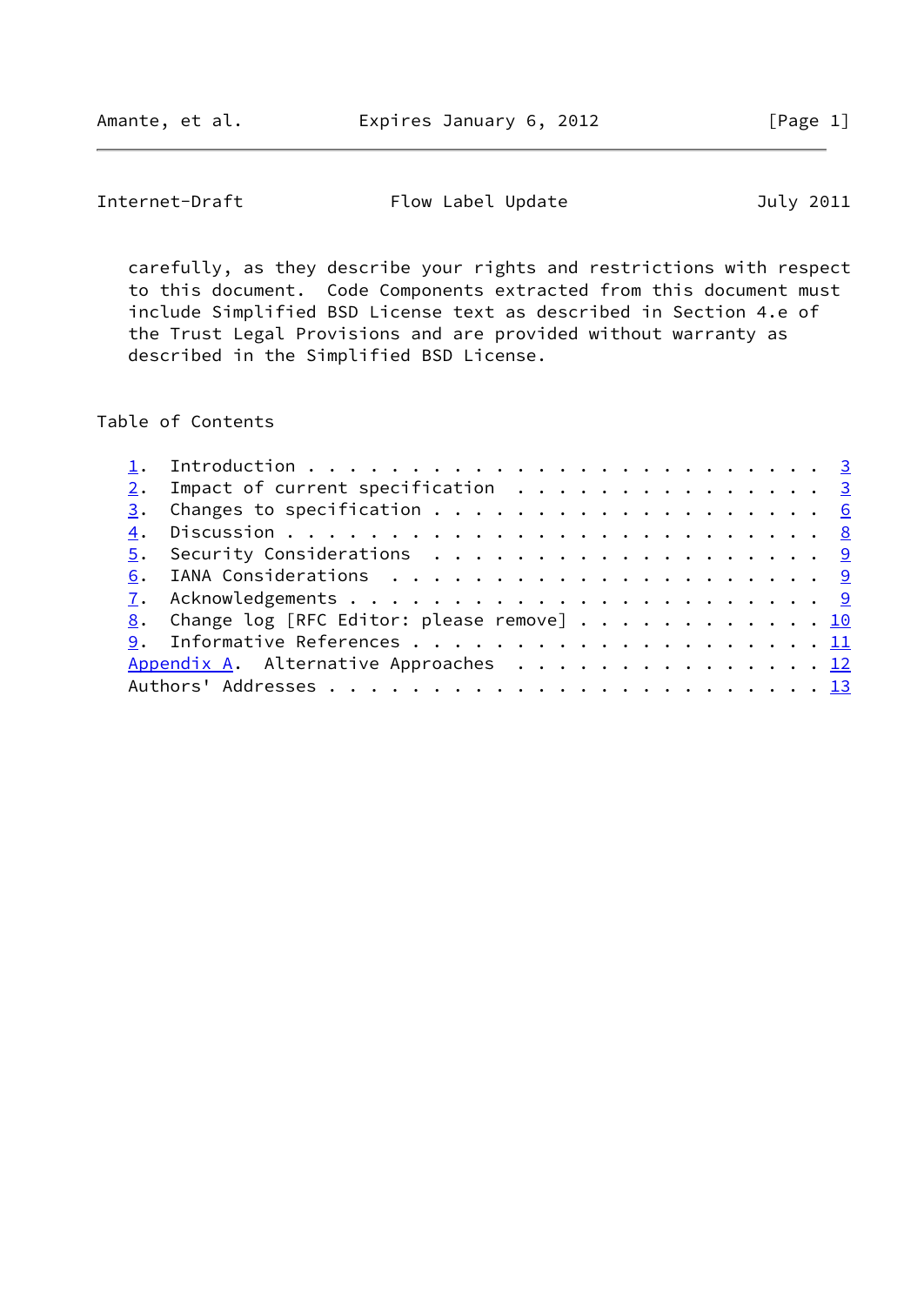Amante, et al. **Expires January 6, 2012** [Page 2]

<span id="page-2-1"></span>

Internet-Draft Flow Label Update July 2011

## <span id="page-2-0"></span>[1](#page-2-0). Introduction

 The flow label field in the IPv6 header was reserved but left experimental by [\[RFC2460](https://datatracker.ietf.org/doc/pdf/rfc2460)], which mandates only that "Hosts or routers that do not support the functions of the Flow Label field are required to set the field to zero when originating a packet, pass the field on unchanged when forwarding a packet, and ignore the field when receiving a packet."

The flow label field was normatively specified by [[RFC3697](https://datatracker.ietf.org/doc/pdf/rfc3697)]. In particular, we quote three rules from that RFC:

- a. "The Flow Label value set by the source MUST be delivered unchanged to the destination node(s)."
- b. "IPv6 nodes MUST NOT assume any mathematical or other properties of the Flow Label values assigned by source nodes."
- c. "Router performance SHOULD NOT be dependent on the distribution of the Flow Label values. Especially, the Flow Label bits alone make poor material for a hash key."

Additionally, [RFC 3697](https://datatracker.ietf.org/doc/pdf/rfc3697) leaves it undefined what method a host should adopt by default to choose the value of the flow label, if no specific method is in use. It was expected that various signaling methods might be defined for agreeing on values of the flow label, but no such methods have been standardised, except a pre-existing option in RSVP [\[RFC2205](https://datatracker.ietf.org/doc/pdf/rfc2205)].

 The flow label is hardly used in practice in widespread IPv6 implementations, although some operating systems do set it [\[McGann05](#page-11-2)]. To some extent this is due to the main focus being on basic deployment of IPv6, but the absence of a default method of choosing the flow label value means that most host implementations simply set it to zero. There is also anecdotal evidence that the rules quoted above have led to uncertainty about exactly what is possible. Furthermore, various use cases have been proposed that infringe one or another of the rules. None of these proposals has been accepted as a standard and in practice there is no significant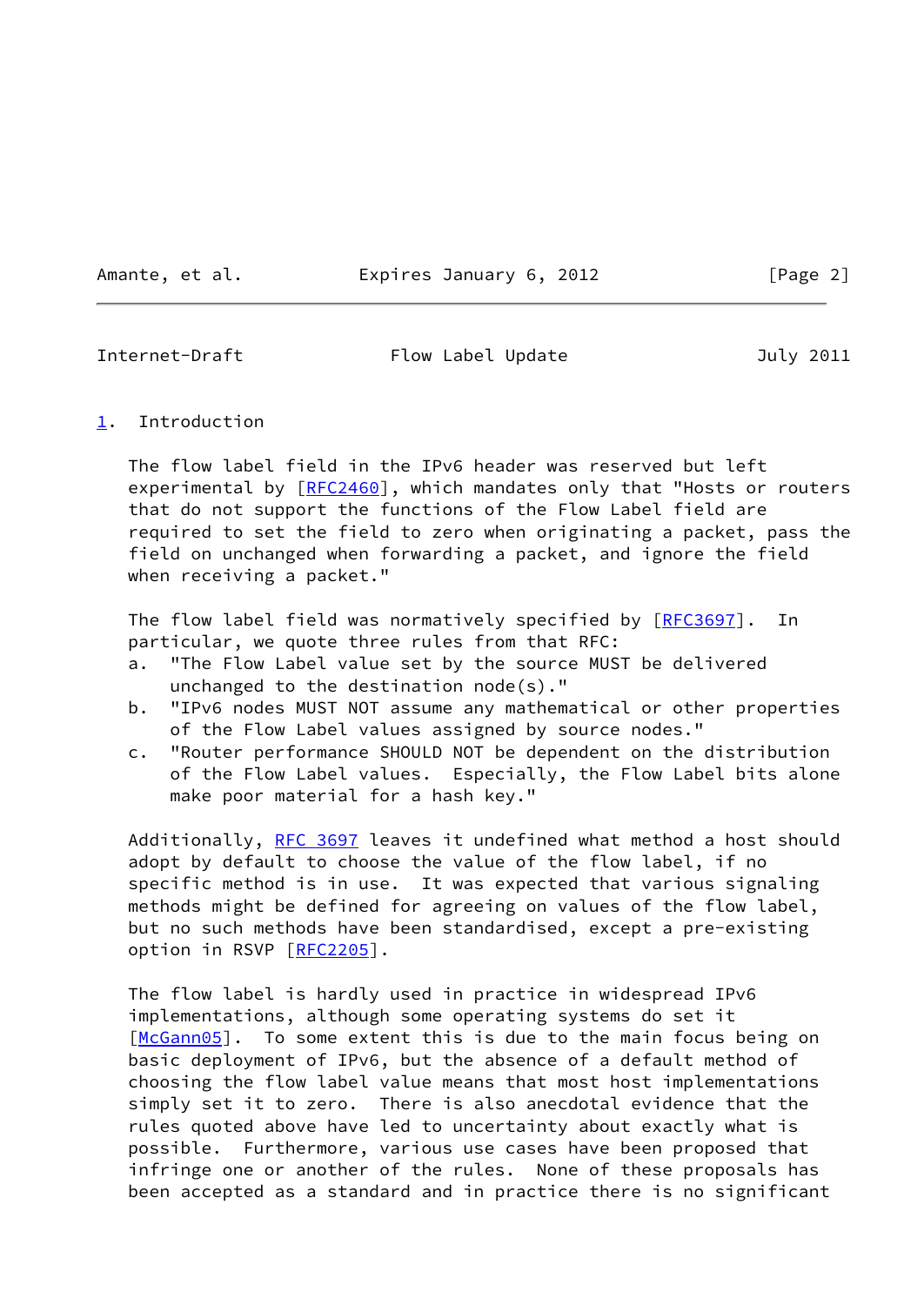deployment of any mechanism to set the flow label.

 The intention of this document is to explain this situation in more detail and to motivate changes to [RFC 3697](https://datatracker.ietf.org/doc/pdf/rfc3697) intended to remove the uncertainties and encourage active usage of the flow label. It does not formally update [RFC 3697,](https://datatracker.ietf.org/doc/pdf/rfc3697) but it serves as background material for [\[I-D.ietf-6man-flow-3697bis\]](#page-11-3).

## <span id="page-3-0"></span>[2](#page-3-0). Impact of current specification

Rule (a) makes it impossible for the routing system to use the flow

| Amante, et al. | Expires January 6, 2012 | [Page 3] |
|----------------|-------------------------|----------|
|----------------|-------------------------|----------|

Internet-Draft Flow Label Update July 2011

 label as any form of dynamic routing tag. This was a conscious choice in the early design of IPv6 and there appears to be no practical possibility of revisiting this choice at this stage in the deployment of IPv6, which uses conventional routing mechanisms like those used for IPv4. However, this rule also makes it impossible to make any use at all of the flow label unless hosts choose to set it. It also forbids clearing the flow label for security reasons.

 This last point highlights the security properties, or rather the lack of them, of the flow label. The flow label field is always unprotected as it travels through the network, because there is no IPv6 header checksum, and the flow label is not included in transport pseudo-header checksums, nor in IPsec checksums. As a result, intentional and malicious changes to its value cannot be detected. Also, it could be used as a covert data channel, since apparently pseudo-random flow label values could in fact consist of covert data [\[NIST](#page-12-1)]. If the flow label were to carry quality of service semantics, then like the diffserv code point [\[RFC2474](https://datatracker.ietf.org/doc/pdf/rfc2474)], it would not be intrinsically trustworthy across domain boundaries. As a result, some security specialists believe that flow labels should be cleared for safety [[I-D.gont-6man-flowlabel-security\]](#page-11-4), [\[NSA](#page-12-2)]. These points must be considered when discussing the immutability of the flow label across domain boundaries. In fact, the adjective "immutable" is confusing, since it implies a property that the flow label field does not actually possess. It has therefore been abandoned as a descriptive term in [\[I-D.ietf-6man-flow-3697bis\]](#page-11-3). It is only used in the present document to explain why it has been abandoned.

Rule (b) appears to forbid any usage in which the bits of the flow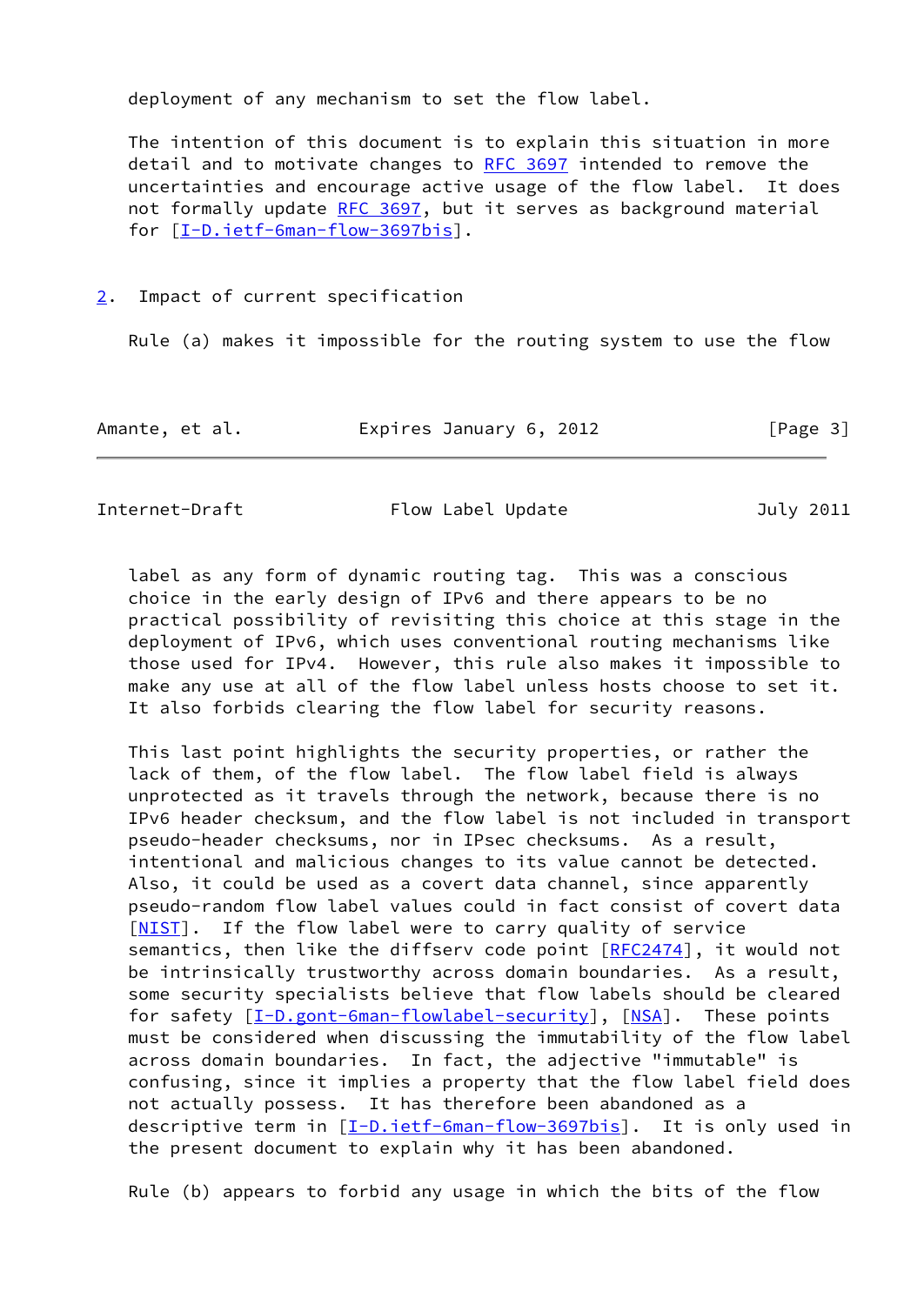label are encoded with a specific semantic meaning. However, the words "MUST NOT assume" are to be interpreted precisely - if a router knows by configuration or by signaling that the flow label has been assigned in a certain way, it can make use of that knowledge. It is not made clear by the rule that there is an implied distinction between stateless models (in which case no assumption may be made) and stateful models (in which the router has explicit knowledge).

 If the word "alone" is overlooked, rule (c) has sometimes been interpreted to forbid the use of the flow label as part of a hash used by load distribution mechanisms. In this case too, the word "alone" needs to be taken into account - a router is allowed to combine the flow label value with other data in order to produce a uniformly distributed hash.

 Both before and after these rules were laid down, a considerable number of proposals for use of the flow label were published that seem incompatible with them. Numerous examples and an analysis are presented in [\[I-D.hu-flow-label-cases](#page-11-5)]. Those examples propose use

| Amante, et al. | Expires January 6, 2012 | [Page 4] |
|----------------|-------------------------|----------|
|                |                         |          |

Internet-Draft Flow Label Update July 2011

cases in which some or all of the following apply:

- o The flow label may be changed by intermediate systems.
- o It doesn't matter if the flow label is changed, because the receiver doesn't use it.
- o Some or all bits of the flow label are encoded: they have specific meanings understood by routers and switches along the path.
- o The encoding is related to the required quality of service, as well as identifying a flow.
- o The flow label is used to control forwarding or switching in some way.

 These proposals all require either some form of encoding of semantics in the bits of the flow label, or the ability for routers to modify the flow label, or both. Thus they appear to infringe the rules from [RFC 3697](https://datatracker.ietf.org/doc/pdf/rfc3697) quoted above.

We can conclude that a considerable number of researchers and designers have been stymied by [RFC 3697.](https://datatracker.ietf.org/doc/pdf/rfc3697) On the other hand, some other proposals discussed in  $[I-D.hu-flow-label-cases]$  $[I-D.hu-flow-label-cases]$  appear to be compatible with [RFC 3697](https://datatracker.ietf.org/doc/pdf/rfc3697). Several are based on the originator of a packet choosing a pseudo-random flow label for each flow, which is one option suggested in [RFC 3697](https://datatracker.ietf.org/doc/pdf/rfc3697). Thus, we can also conclude that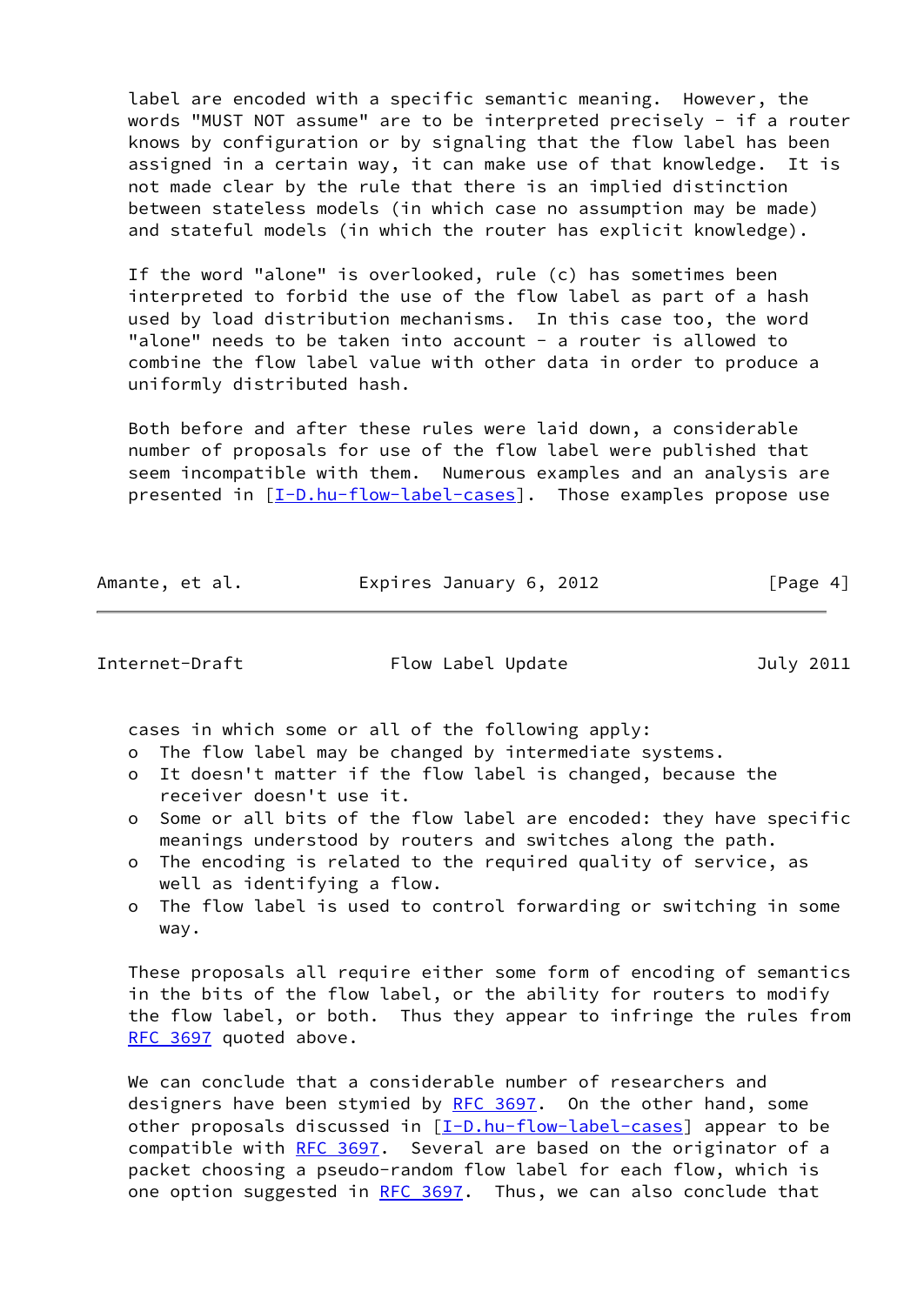there is a useful role for this approach.

 If our goal is for the flow label to be used in practice, the conflict between the various approaches creates a dilemma. There appear to be two major options:

- 1. Discourage locally defined and/or stateful use of the flow label. Strengthen [RFC 3697](https://datatracker.ietf.org/doc/pdf/rfc3697) to say that hosts should set a label value, without necessarily creating state, which would clarify and limit its possible uses. In particular, its use for load distribution and balancing would be encouraged.
- 2. Relax the rules to encourage locally defined and/or stateful use of the flow label. This approach would make the flow label completely mutable and would exclude use cases depending on strict end-to-end immutability. It would encourage applications of a pseudo-random flow label, such as load distribution, on a local basis, but it would exclude end-to-end applications.

 During 2010/2011 there was considerable debate about these options and variants of them, with a variety of proposals in previous versions of this document and in mailing list discussions. After these discussions, there appears to be a view that simplicity should prevail, and that complicated proposals such as defining quality of service semantics in the flow label, or sub-dividing the flow label field into smaller sub-fields, will not prove efficient or deployable, especially in high speed routers. There is also a clearly expressed view that using the flow label for various forms of

| Amante, et al. | Expires January 6, 2012 | [Page 5] |
|----------------|-------------------------|----------|
|                |                         |          |

<span id="page-5-0"></span>Internet-Draft Flow Label Update 70 July 2011

 stateless load distribution is the best simple application for it. At the same time, it is necessary to recognize that the strict immutability rule has drawbacks as noted above.

Even under the rules of [RFC 3697](https://datatracker.ietf.org/doc/pdf/rfc3697), the flow label is intrinsically untrustworthy, because modifications en route cannot be detected. For this reason, even with the current strict immutability rule, downstream nodes cannot rely mathematically on the value being unchanged. In this sense, any use of the flow label must be viewed as an optimisation on a best effort basis; a packet with a changed (or zero) flow label value should never cause a hard failure.

 The remainder of this document discusses specific modifications to the standard, which are defined normatively in a companion document [\[I-D.ietf-6man-flow-3697bis\]](#page-11-3).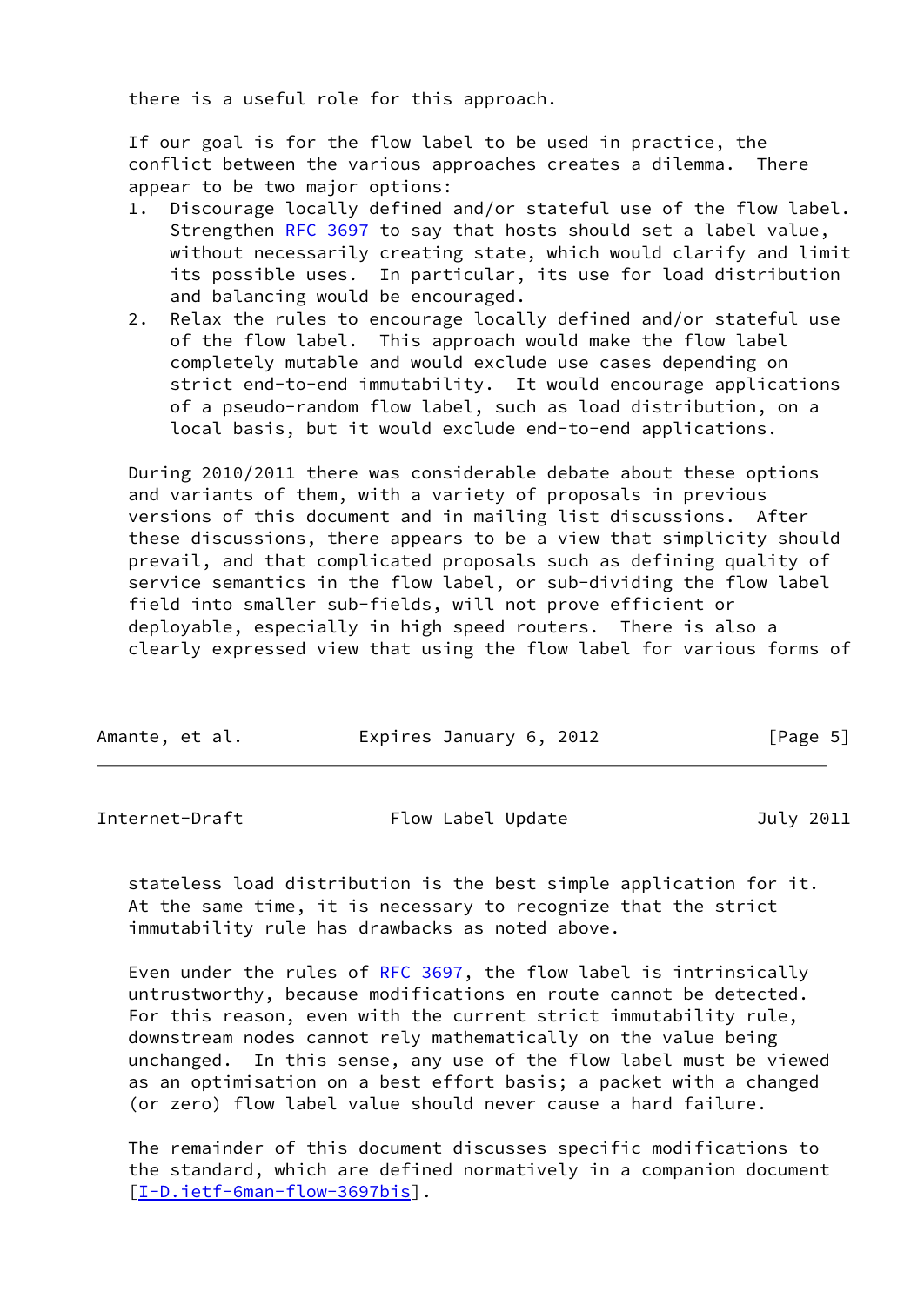### <span id="page-6-0"></span>[3](#page-6-0). Changes to specification

 Although [RFC 3697](https://datatracker.ietf.org/doc/pdf/rfc3697) requires the flow label to be delivered unchanged, as noted above, it is not included in any transport layer pseudo header checksums nor in IPsec authentication [\[RFC4302](https://datatracker.ietf.org/doc/pdf/rfc4302)]. Both [RFC](https://datatracker.ietf.org/doc/pdf/rfc2460) [2460](https://datatracker.ietf.org/doc/pdf/rfc2460) and [RFC 3697](https://datatracker.ietf.org/doc/pdf/rfc3697) define the default flow label to be zero. At the time of writing, this is the observed value in an overwhelming proportion of IPv6 packets; the most widespread operating systems and applications do not set it, and routers do not rely on it. Thus there is no reason to expect operational difficulties if a careful change is made to the rules of [RFC 3697.](https://datatracker.ietf.org/doc/pdf/rfc3697)

 In particular, the facts that the label is not checksummed and rarely used mean that the "immutability" of the label can be moderated without serious operational consequences.

 The purposes of the proposed changes are to remove the uncertainties left by [RFC 3697](https://datatracker.ietf.org/doc/pdf/rfc3697), in order to encourage setting of the flow label by default, and to enable its generic use. The proposed generic use is to encourage uniformly distributed flow labels that can be used to assist load distribution or balancing. There should be no impact on existing IETF specifications other than [RFC 3697](https://datatracker.ietf.org/doc/pdf/rfc3697) and no impact on currently operational software and hardware.

 A secondary purpose is to allow changes to the flow label in a limited way, to allow hosts that do not set the flow label to benefit from it nevertheless. The fact that the flow label may in practice be changed en route is also reflected in the reformulation of the rules.

A general description of the changes follows. The normative text is

| Amante, et al. | Expires January 6, 2012 | [Page 6] |
|----------------|-------------------------|----------|
|----------------|-------------------------|----------|

Internet-Draft Flow Label Update July 2011

to be found in [\[I-D.ietf-6man-flow-3697bis](#page-11-3)].

 The definition of a flow is subtly changed from [RFC 3697](https://datatracker.ietf.org/doc/pdf/rfc3697) to allow any node, not just the source node, to set the flow label value. However, it is recommended that sources should set a uniformly distributed flow label value in all flows, replacing the less precise recommendation made in Section [3 of RFC 3697.](https://datatracker.ietf.org/doc/pdf/rfc3697#section-3) Both stateful and stateless methods of assigning a uniformly distributed value could be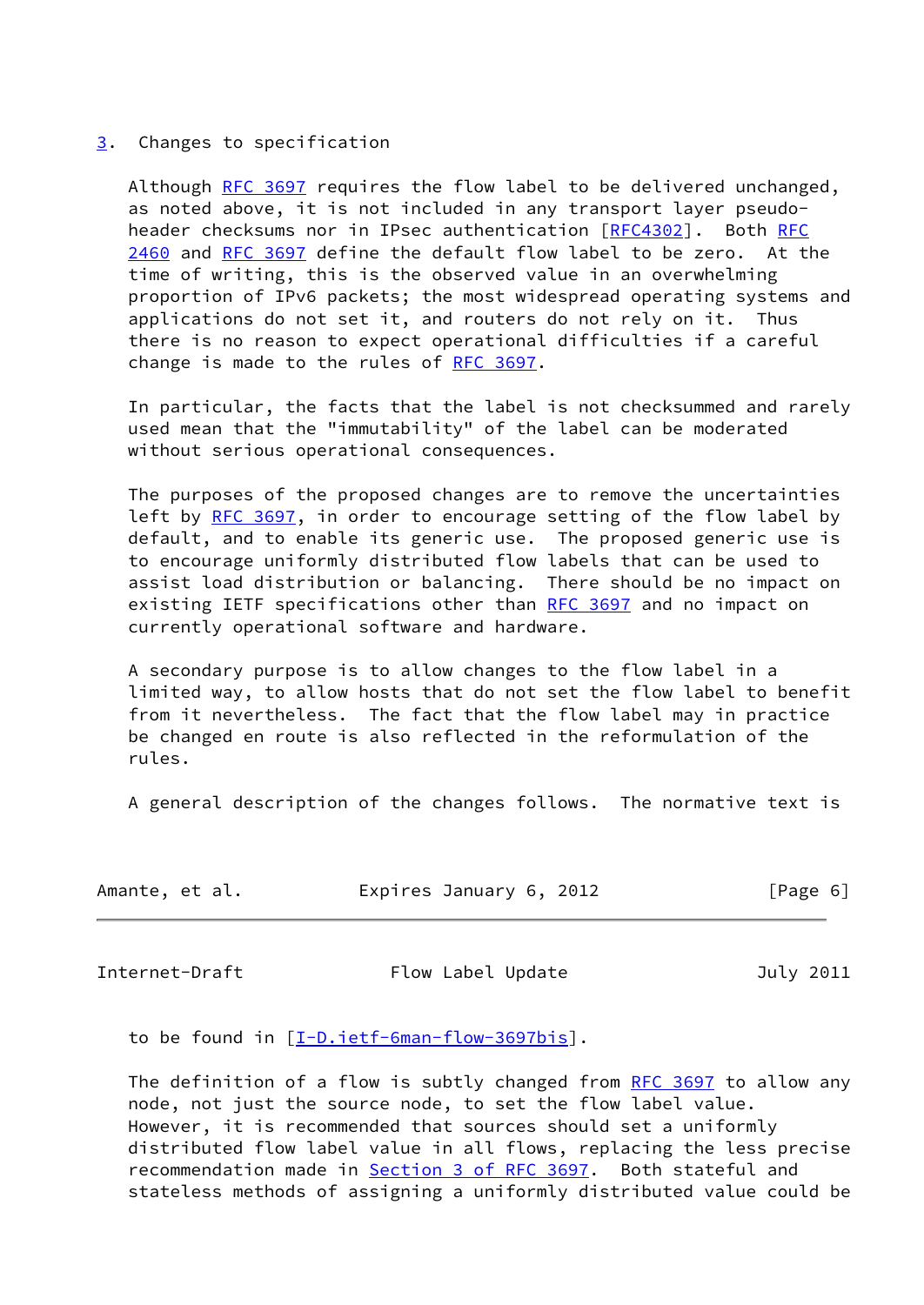used.

 Flow label values should be chosen such that their bits exhibit a high degree of variability, thus making them suitable for use as part of the input to a hash function used in a load distribution scheme. At the same time, third parties should be unlikely to be able to guess the next value that a source of flow labels will choose.

 In statistics, a discrete uniform distribution is defined as a probability distribution in which each value in a given range of equally spaced values (such as a sequence of integers) is equally likely to be chosen as the next value. The values in such a distribution exhibit both variability and unguessability. Thus, an approximation to a discrete uniform distribution is preferable as the source of flow label values. In contrast, an implementation in which flow labels are assigned sequentially is definitely not recommended, to avoid guessability.

 In practice it is expected that a uniform distribution of flow label values will be approximated by use of a hash function or a pseudo random number generator. Either approach will produce values which will appear pseudo-random to an external observer.

 Section [3 of RFC 3697](https://datatracker.ietf.org/doc/pdf/rfc3697#section-3) allows nodes to participate in an unspecified stateful method of flow state establishment. The changes do not remove that option, but it is made clear that stateless models are also possible and are the recommended default. The specific text about requirements for stateful models has been reduced to a bare minimum requirement that they do not interfere with the stateless model. To enable stateless load distribution at any point in the Internet, a node using a stateful model should never send packets whose flow label values do not conform to a uniform distribution.

 The main novelty is that a forwarding node (typically a first-hop or ingress router) may set the flow label value if the source has not done so, according to the same recommendations that apply to the source. This might place a considerable processing load on ingress routers that choose to do so, even if they adopted a stateless method of flow identification and label assignment.

Amante, et al. **Expires January 6, 2012** [Page 7]

<span id="page-7-0"></span>Internet-Draft Flow Label Update July 2011

The value of the flow label, once it has been set, must not be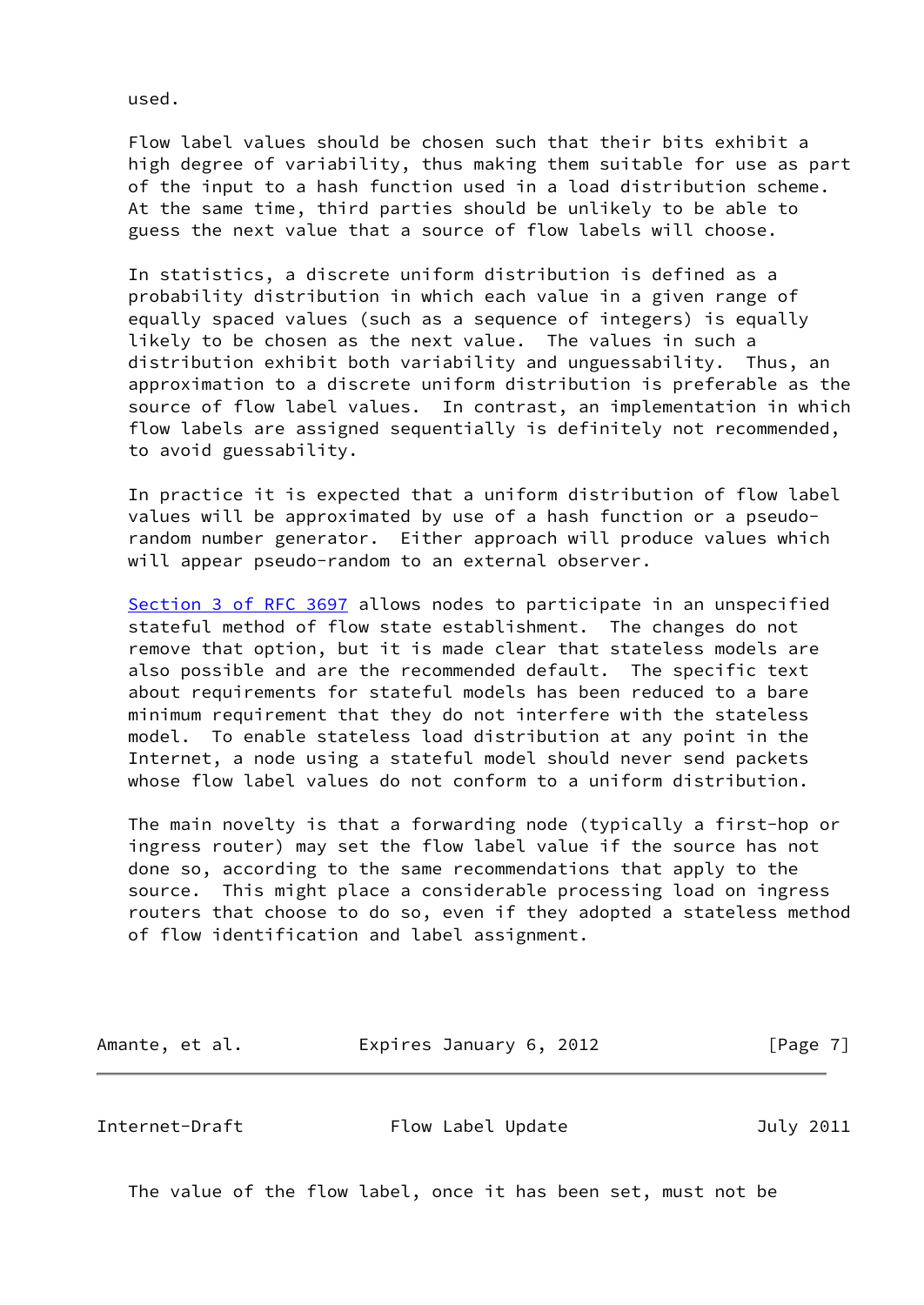changed. However, some qualifications are placed on this rule, to allow for the fact that the flow label is an unprotected field and might be misused. No Internet-wide mechanism can depend mathematically on immutable flow labels. The new rules require that flow labels exported to the Internet should always be either zero or uniformly distributed, but even this cannot be relied on mathematically. Use cases need to be robust against non-conforming flow label values. This will also enhance compatibility with any legacy hosts that set the flow label according to [RFC 2460](https://datatracker.ietf.org/doc/pdf/rfc2460) or [RFC](https://datatracker.ietf.org/doc/pdf/rfc3697) [3697](https://datatracker.ietf.org/doc/pdf/rfc3697).

 A complication that led to much discussion is the possibility that hosts inside a particular network domain might use a stateful method of setting the flow label, and that packets bearing stateful labels might then erroneously escape the domain and be received by nodes performing stateless processing such as load balancing. This might result in undesirable operational implications (e.g., congestion, reordering) for not only the inappropriately flow-labelled packets, but also well-behaved flow-labelled packets, during forwarding at various intermediate devices. It was proposed to suggest that border routers might "correct" this problem by overwriting such labels in packets leaving the domain. However, neither domain border egress routers nor intermediate routers/devices (using a flow label, for example, as a part of an input key for a load-distribution hash) can determine by inspection that a value is not part of a uniform distribution. Thus there is no way that such values can be detected and "corrected". Therefore, the recommendation to choose flow labels from a uniform distribution also applies to stateful schemes.

# <span id="page-8-0"></span>[4](#page-8-0). Discussion

The following are some practical consequences of the above changes:

- o Sending hosts that are not updated will in practice continue to send all-zero labels. If there is no label-setting router along the path taken by a packet, the label will be delivered as zero.
- o Sending hosts conforming to the new specification will by default choose uniformly distributed labels between 1 and 0xFFFFF.
- o Sending hosts may continue to send all-zero labels, in which case an ingress router may set uniformly distributed labels between 1 and 0xFFFFF.
- o The flow label is no longer unrealistically asserted to be strictly immutable; it is recognised that it may, incorrectly, be changed en route. In some circumstances this will break end-to end usage, e.g. potential detection of third-party spoofing attacks  $[I-D.gont-Gman-flowlabel-security]$ .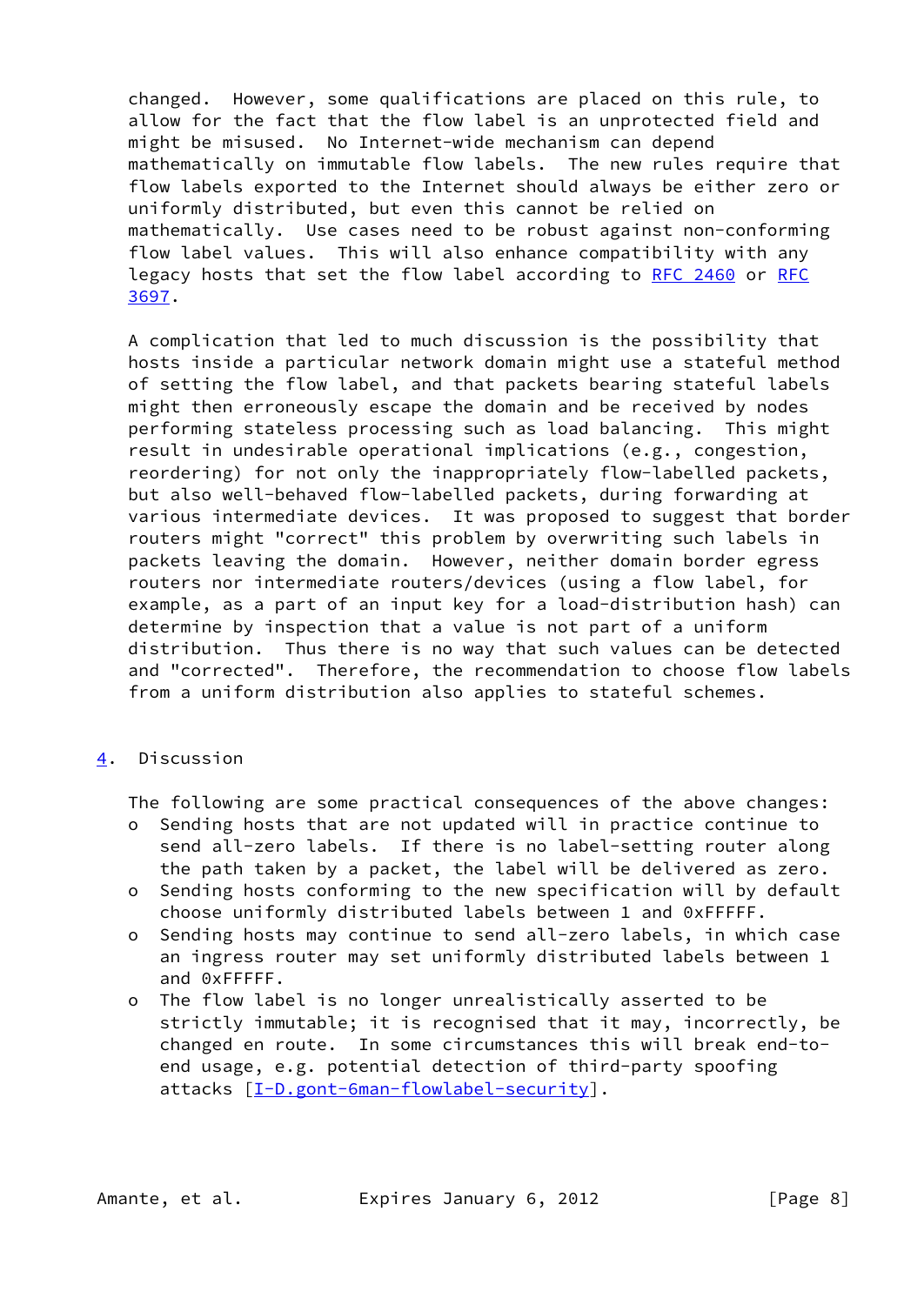- <span id="page-9-1"></span> o The expected default usage of the flow label is some form of stateless load distribution, such as the ECMP/LAG usage defined in [[I-D.carpenter-flow-ecmp\]](#page-11-6).
- o If the new rules are followed, all IPv6 traffic flows on the Internet should have zero or uniformly distributed flow label values.

 From an operational viewpoint, existing IPv6 hosts that set a default (zero) flow label value and ignore the flow label on receipt will be unaffected by implementations of the new specification. In general, it is assumed that hosts will ignore the value of the flow label on receipt; it cannot be relied on as an end-to-end signal. However, this doesn't apply if a cryptographically generated label is being used to detect attackers [\[I-D.gont-6man-flowlabel-security](#page-11-4)].

 Similarly, routers that ignore the flow label will be unaffected by implementations of the specification.

Hosts that set a default (zero) flow label but are in a domain where routers set a label as recommended in **Section 3** will benefit from whatever flow label handling is used on the path.

 Hosts and routers that adopt the recommended mechanism will enhance the performance of any load balancing devices that include the flow label in the hash used to select a particular path or server, even when packets leave the local domain.

<span id="page-9-0"></span>[5](#page-9-0). Security Considerations

See  $[I-D.iett-Gman-flow-3697bis]$  and [\[I-D.gont-6man-flowlabel-security](#page-11-4)] for full discussion. Some useful remarks are in [\[Partridge](#page-12-3)].

<span id="page-9-2"></span>[6](#page-9-2). IANA Considerations

This document requests no action by IANA.

# <span id="page-9-3"></span>[7](#page-9-3). Acknowledgements

 The authors are grateful to Qinwen Hu for general discussion about the flow label and for his work in searching the literature. Valuable comments and contributions were made by Ran Atkinson, Fred Baker, Steve Blake, Remi Despres, Alan Ford, Fernando Gont, Brian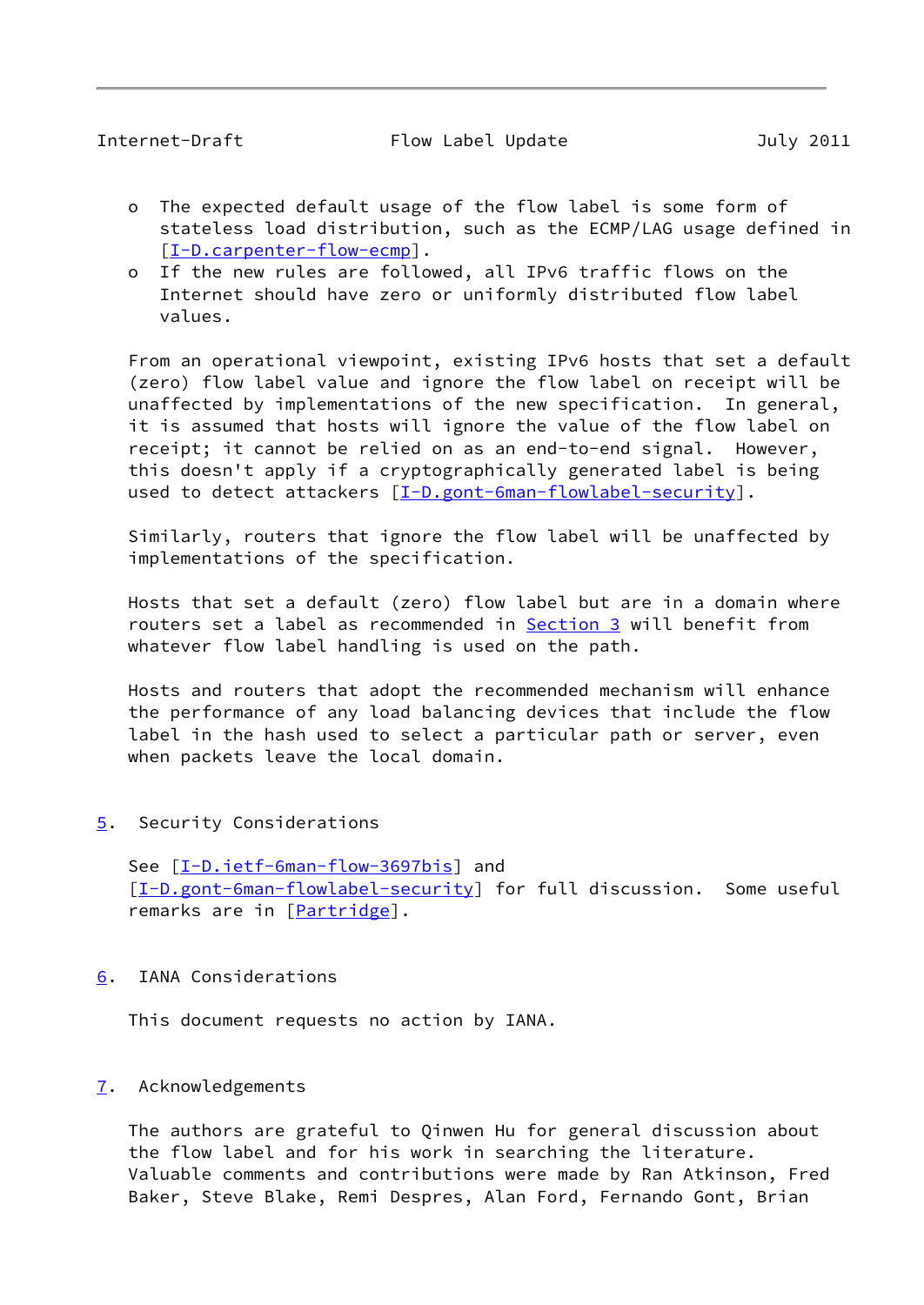Haberman, Tony Hain, Joel Halpern, Chris Morrow, Thomas Narten, Pekka Savola, Mark Smith, Pascal Thubert, Iljitsch van Beijnum, and other

| Amante, et al. | Expires January 6, 2012 |  | [Page 9] |
|----------------|-------------------------|--|----------|
|----------------|-------------------------|--|----------|

<span id="page-10-1"></span>Internet-Draft Flow Label Update July 2011

participants in the 6man working group.

This document was produced using the xml2rfc tool [[RFC2629](https://datatracker.ietf.org/doc/pdf/rfc2629)].

<span id="page-10-0"></span>[8](#page-10-0). Change log [RFC Editor: please remove]

 [draft-ietf-6man-flow-update-07](https://datatracker.ietf.org/doc/pdf/draft-ietf-6man-flow-update-07): minor editorial fix, AD comments, 2011-07-05

 [draft-ietf-6man-flow-update-06](https://datatracker.ietf.org/doc/pdf/draft-ietf-6man-flow-update-06): updated again to be in step with RFC 3697bis, 2011-05-11

 [draft-ietf-6man-flow-update-05](https://datatracker.ietf.org/doc/pdf/draft-ietf-6man-flow-update-05): updated again to be in step with RFC 3697bis, 2011-05-02

 [draft-ietf-6man-flow-update-04](https://datatracker.ietf.org/doc/pdf/draft-ietf-6man-flow-update-04): updated again to be in step with RFC 3697bis, 2011-03-13

 [draft-ietf-6man-flow-update-03](https://datatracker.ietf.org/doc/pdf/draft-ietf-6man-flow-update-03): updated to be in step with RFC 3697bis, 2011-02-26

 [draft-ietf-6man-flow-update-02](https://datatracker.ietf.org/doc/pdf/draft-ietf-6man-flow-update-02): repurposed as rationale for update of [RFC 3697](https://datatracker.ietf.org/doc/pdf/rfc3697), 2011-01-31

 [draft-ietf-6man-flow-update-01](https://datatracker.ietf.org/doc/pdf/draft-ietf-6man-flow-update-01): clarified that this is not a formal update of [RFC 3697](https://datatracker.ietf.org/doc/pdf/rfc3697), clarified text about domains exporting inappropriate labels, 2011-01-10

 [draft-ietf-6man-flow-update-00](https://datatracker.ietf.org/doc/pdf/draft-ietf-6man-flow-update-00): adopted as WG document at IETF 79, mutability rules adjusted according to WG discussion, 2010-12-03

 [draft-carpenter-6man-flow-update-04](https://datatracker.ietf.org/doc/pdf/draft-carpenter-6man-flow-update-04): even more simplified according to WG discussion, 2010-09-16

 [draft-carpenter-6man-flow-update-03](https://datatracker.ietf.org/doc/pdf/draft-carpenter-6man-flow-update-03): futher simplified according to WG discussion, 2010-05-07

[draft-carpenter-6man-flow-update-02](https://datatracker.ietf.org/doc/pdf/draft-carpenter-6man-flow-update-02): revised and simplified according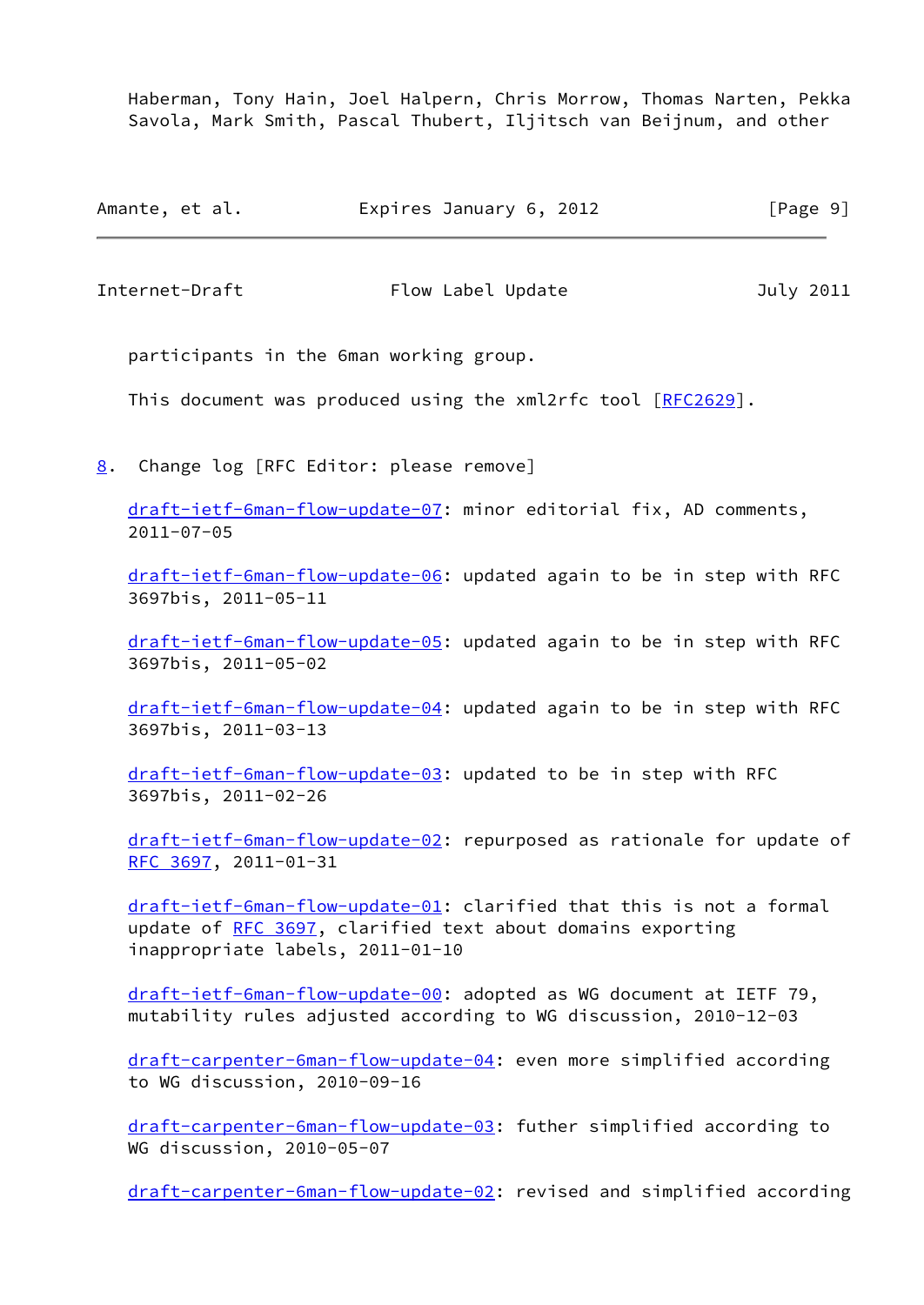to WG discussion, 2010-04-13

 [draft-carpenter-6man-flow-update-01](https://datatracker.ietf.org/doc/pdf/draft-carpenter-6man-flow-update-01): revised according to mail list discussion, 2010-03-05

[draft-carpenter-6man-flow-update-00](https://datatracker.ietf.org/doc/pdf/draft-carpenter-6man-flow-update-00): original version, 2010-02-18

<span id="page-11-6"></span><span id="page-11-4"></span><span id="page-11-1"></span><span id="page-11-0"></span>

| Amante, et al. | Expires January 6, 2012                                                                                                                                                                                                         | [Page 10] |
|----------------|---------------------------------------------------------------------------------------------------------------------------------------------------------------------------------------------------------------------------------|-----------|
| Internet-Draft | Flow Label Update                                                                                                                                                                                                               | July 2011 |
| 9.             | Informative References                                                                                                                                                                                                          |           |
|                | [I-D.carpenter-flow-ecmp]<br>Carpenter, B. and S. Amante, "Using the IPv6 flow label<br>for equal cost multipath routing and link aggregation in<br>tunnels", draft-carpenter-flow-ecmp-03 (work in progress),<br>October 2010. |           |
|                | [I-D.gont-6man-flowlabel-security]<br>Gont, F., "Security Assessment of the IPv6 Flow Label",<br>draft-gont-6man-flowlabel-security-01 (work in progress),<br>November 2010.                                                    |           |
|                | [I-D.hu-flow-label-cases]<br>Hu, Q. and B. Carpenter, "Survey of proposed use cases for<br>the IPv6 flow label", draft-hu-flow-label-cases-03 (work<br>in progress), February 2011.                                             |           |
|                | $[I-D.ietf-Gman-flow-3697bis]$<br>Amante, S., Carpenter, B., Jiang, S., and J. Rajahalme,<br>"IPv6 Flow Label Specification",<br>draft-ietf-6man-flow-3697bis-05 (work in progress),<br>June 2011.                              |           |
|                | [I-D.martinbeckman-ietf-ipv6-fls-ipv6flowswitching]<br>Beckman, M., "IPv6 Dynamic Flow Label Switching (FLS)",<br>draft-martinbeckman-ietf-ipv6-fls-ipv6flowswitching-03<br>(work in progress), March 2007.                     |           |
| [McGann05]     | McGann, O. and D. Malone, "Flow Label Filtering                                                                                                                                                                                 |           |

<span id="page-11-7"></span><span id="page-11-5"></span><span id="page-11-3"></span><span id="page-11-2"></span>Feasibility", European Conference on Computer Network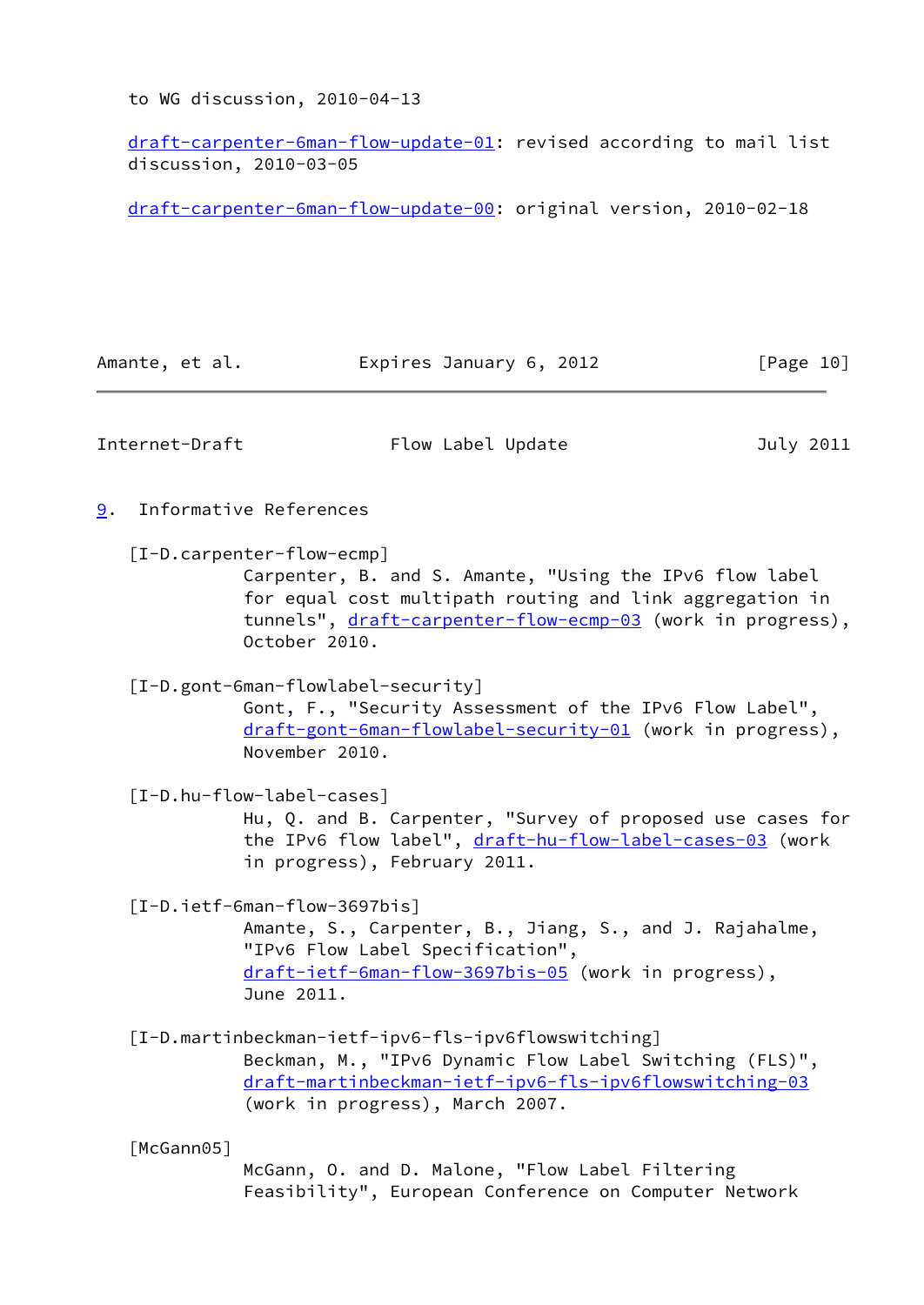Defence , 2005.

- <span id="page-12-1"></span> [NIST] Frankel, S., Graveman, R., Pearce, J., and M. Rooks, "Guidelines for the Secure Deployment of IPv6", National Institute of Standards and Technology Special Publication 800-119, 2010, <[http://csrc.nist.gov/publications/](http://csrc.nist.gov/publications/nistpubs/800-119/sp800-119.pdf) [nistpubs/800-119/sp800-119.pdf](http://csrc.nist.gov/publications/nistpubs/800-119/sp800-119.pdf)>.
- <span id="page-12-2"></span> [NSA] Potyraj, C., "Firewall Design Considerations for IPv6", National Security Agency I733-041R-2007, 2007, <[http://www.nsa.gov/ia/\\_files/ipv6/I733-041R-2007.pdf>](http://www.nsa.gov/ia/_files/ipv6/I733-041R-2007.pdf).

# <span id="page-12-3"></span>[Partridge]

 Partridge, C., Arsenault, A., and S. Kent, "Information Assurance and the Transition to IP Version 6 (IPv6)", Military Communications Conference (MILCOM 2007) , 2007,

| Amante, et al. | Expires January 6, 2012 |  | [Page 11] |
|----------------|-------------------------|--|-----------|
|----------------|-------------------------|--|-----------|

<span id="page-12-0"></span>Internet-Draft Flow Label Update July 2011

 <[http://www.ir.bbn.com/documents/articles/](http://www.ir.bbn.com/documents/articles/MILCOM_Paper_from_Proceedings.pdf) MILCOM Paper from Proceedings.pdf>.

- [RFC2205] Braden, B., Zhang, L., Berson, S., Herzog, S., and S. Jamin, "Resource ReSerVation Protocol (RSVP) -- Version 1 Functional Specification", [RFC 2205](https://datatracker.ietf.org/doc/pdf/rfc2205), September 1997.
- [RFC2460] Deering, S. and R. Hinden, "Internet Protocol, Version 6 (IPv6) Specification", [RFC 2460](https://datatracker.ietf.org/doc/pdf/rfc2460), December 1998.
- [RFC2474] Nichols, K., Blake, S., Baker, F., and D. Black, "Definition of the Differentiated Services Field (DS Field) in the IPv4 and IPv6 Headers", [RFC 2474](https://datatracker.ietf.org/doc/pdf/rfc2474), December 1998.
- [RFC2629] Rose, M., "Writing I-Ds and RFCs using XML", [RFC 2629](https://datatracker.ietf.org/doc/pdf/rfc2629), June 1999.
- [RFC3697] Rajahalme, J., Conta, A., Carpenter, B., and S. Deering, "IPv6 Flow Label Specification", [RFC 3697,](https://datatracker.ietf.org/doc/pdf/rfc3697) March 2004.
- [RFC4302] Kent, S., "IP Authentication Header", [RFC 4302](https://datatracker.ietf.org/doc/pdf/rfc4302), December 2005.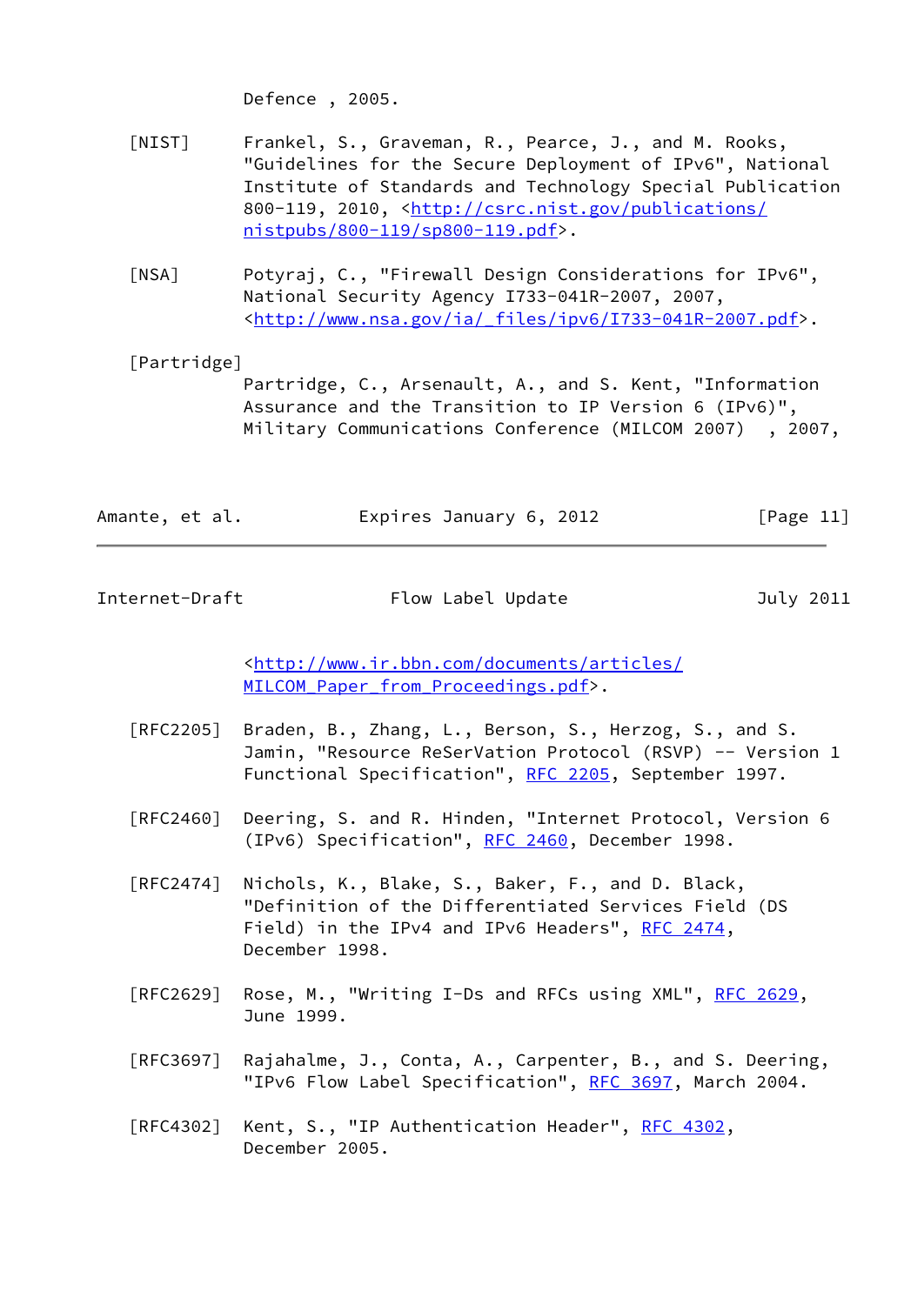<span id="page-13-0"></span>[Appendix A.](#page-13-0) Alternative Approaches

 A model was discussed in an earlier version of this document which defined a notion of 'flow label domain' analogous to a differentiated services domain [\[RFC2474](https://datatracker.ietf.org/doc/pdf/rfc2474)]. This model would have encouraged local usage of the flow label as an alternative to any form of generic use, but it required complex rules for the behaviour of domain boundary routers, and proved controversial in discussion.

 Two even more complex alternative approaches were also considered and rejected.

 The first was to distinguish locally significant flow labels from those conforming to [RFC 3697](https://datatracker.ietf.org/doc/pdf/rfc3697) by setting or clearing the most significant bit (MSB) of the flow label. This led to quite complicated rules, seems impossible to make fully self-consistent, and was not considered practical.

 The second was to use a specific differentiated services code point (DSCP)[[RFC2474](https://datatracker.ietf.org/doc/pdf/rfc2474)] in the Traffic Class octet instead of the MSB of the flow label itself, to flag a locally defined behaviour. A more elaborate version of this was proposed in [\[I-D.martinbeckman-ietf-ipv6-fls-ipv6flowswitching](#page-11-7)]. There are two

| Amante, et al. | Expires January 6, 2012 | [Page 12] |
|----------------|-------------------------|-----------|
|----------------|-------------------------|-----------|

<span id="page-13-1"></span>

Internet-Draft Flow Label Update 70 July 2011

 issues with this approach. One is that DSCP values are themselves only locally significant, inconsistent with the end-to-end nature of the original flow label definition. Secondly, it seems unwise to meld the semantics of differentiated services, which are currently deployed, with the unknown future semantics of flow label usage. However, this approach, while not recommended, does not appear to violate any basic principles if applied strictly within a single differentiated services domain.

Authors' Addresses

 Shane Amante Level 3 Communications, LLC 1025 Eldorado Blvd Broomfield, CO 80021 USA